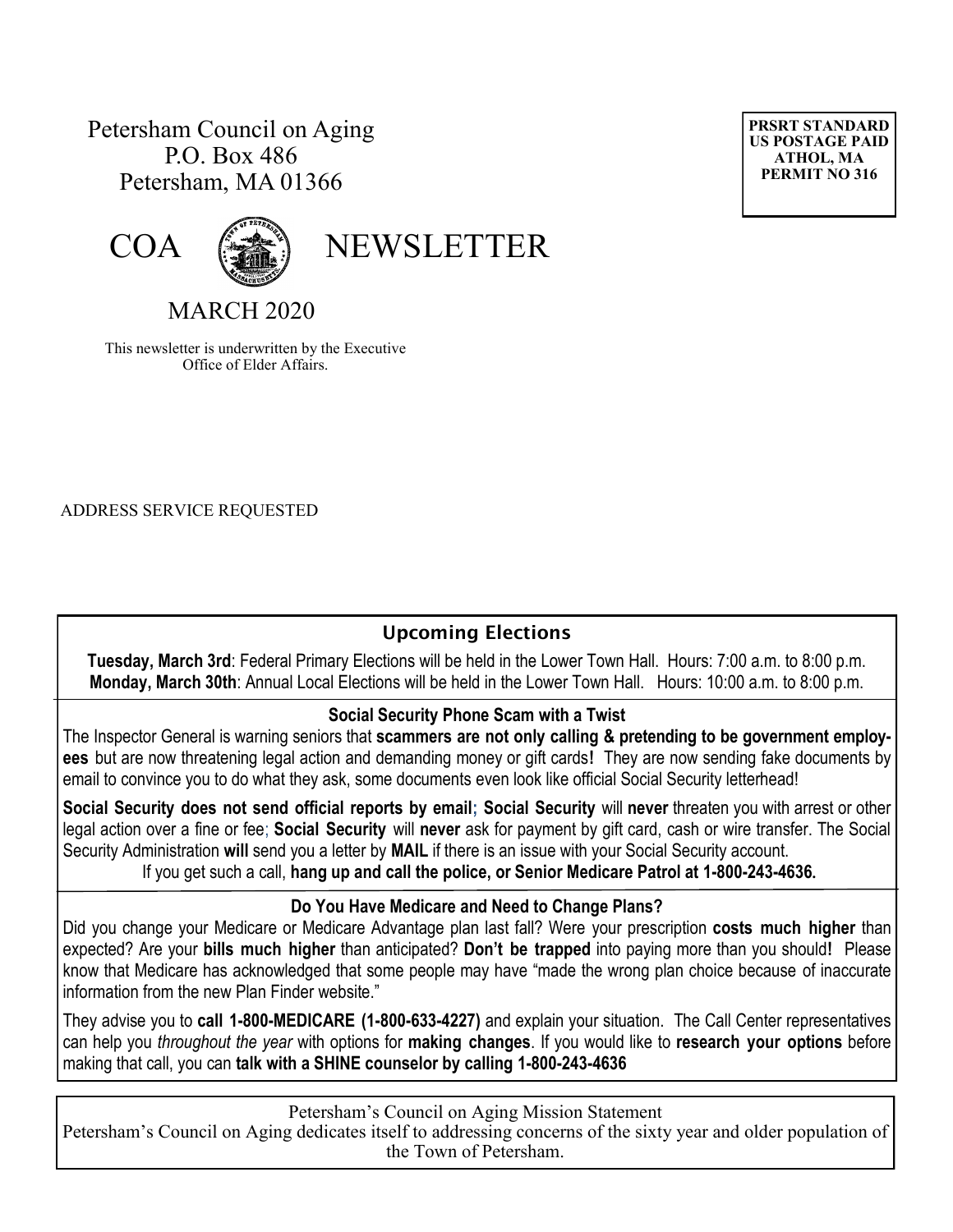## **PETERSHAM EVENTS AND NOTICES**

#### **COA March 9th Free Meal Information**

On **Monday March 9th at 11:30 a.m.** a free meal is being provided by the Quabbin Valley Health Care as part of their Community Outreach Program. See menu on back page. Head Count is needed: please call Janice Olson: 978-724-3362 by Thursday afternoon March 5th.

#### **Congregational Church Corned Beef Supper**

**Date:** Saturday, March 14, 2020 **Time**: 6:00 p.m. **Cost:** \$15.00 pp For Reservations call Janice Olson: 978-724-3362

#### **COA Enrichment/Cultural Program**

**Dan Kirouac: Date**: Monday, March 23rd **Where:** Lower Town Hall **Time:** 12:30 p.m. Dan performs a concert of music including easy listening, pop, jazz and light rock from the 1940s to the 1970s. All are welcome!

## **Petersham Memorial Library**

**The Talking Book Library**: Presented in conjunction with the Petersham COA. An overview of the Talking Book Library Program that loans digital talking books, large-type books, braille materials and other accessible items to Central Mass individuals with visual, physical and reading disabilities. **Date:** Wed. April 8th, **Where:** Petersham Library **Time:** 5 p.m.

**Seed Saving 101:** Are you a gardener? Are you interested in saving your own seeds with consistent results, year after year? Join Maddy Schmutz and Jess Cherry of Sweetwater Farm as they introduce Seed Saving 101: a guide to the ins and outs of saving seeds from your garden produce. This will also be a great time to check out the library's revamped and restocked Seed Library. **Date:** Saturday, March 7th **Where:** Petersham Memorial Library **Time:** 11 a.m.

**How Language Began: the Story of Humanity's Greatest Invention with Author, Daniel L. Everett:** Local author and scholar Daniel L. Everett will give a presentation on his latest book, *How Language Began: the Story of Humanity's Greatest Invention*. Tracing 60,000 generations, Everett debunks long-held theories across disciplines to affirm the idea that we are not born with an instinct for language. Of this book, Edward O. Wilson wrote: "Few books on the biological and cultural origin of humanity can be ranked as classics. I believe [this] will be one of them." Refreshments provided. **Date:** Saturday March 14, **Time:** 11:30 a.m. **Where:** Petersham Library

# **COA BOARD NOTES**

- The COA Board met on Monday, February 10, 2020 at 10 a.m.
- January 2020 Minutes were accepted as amended.
- Treasurer's Report was approved.
- Reminder: **no lunch would be served on March 2nd and March 30th.**
- Board again confirmed an upcoming enrichment/cultural program by musician Dan Kirouac at 12:30 p.m. on March 23, 2020; and a program with storyteller Davis Bates is now scheduled for May 11, 2020 at 12:30 p.m..
- The COA and the Petersham Library will host a program on April 8th at 5 p.m. at the Library on The Talking Book Library. See listing above under Petersham Library.
- Discussions were held on: 1. Loren Magruder will now be teaching the Tuesday and Thursday yoga classes; Pat Roix has resigned for health reasons; 2. The Board continues to seek new Board members; anyone interested should let Kay Berry know: 3. The Board accepted, with regret, the resignation of Sandy Page who had to resign due to her appointment to the Town Finance Committee; 4. The Board noted that the Monday Ping Pong is growing in numbers; 5. The Board voted to again organize a Trip to the Big E this Fall.
- *The next Board meeting will be on Monday, March 9, 2020 at 10 a.m. in the Town Hall on the Lower Level. The meeting is open to the public.*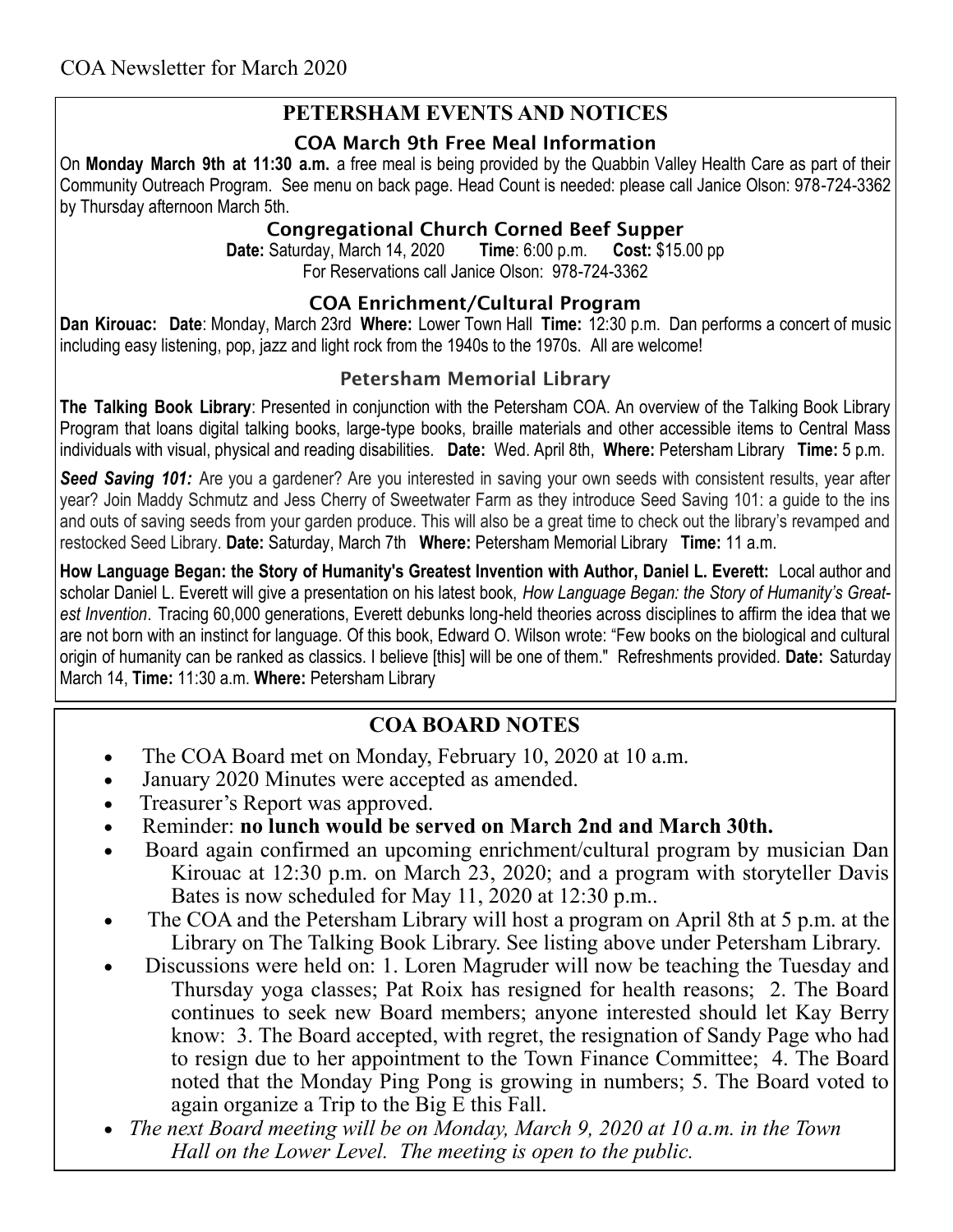# **Petersham Cultural Council Sponsors**

**Larry Spotted Crow Mann**, noted Nipmuc Story Teller, will present: *When the Land Speaks: Exploring the Dynamic Relationship Between Land, People, & Culture, through the Eyes of Native Americans of New England.* **Date:** Sunday, March 15th **Time:** 2:00 p.m. **Where:** Petersham Town Hall

## **Petersham Unitarian Church**

**Rini Kilcoyne:** *Women's Suffrage:* Sunday, March 1st at 10:30 in the Davis Memorial Building: followed by refreshments and fellowship.

**Petersham Jams:** the next Jams is Saturday, March 14th at 7 p.m. in the Davis Memorial Building

## **Medicare Savings Program Expands to Benefit 40,000 more Individuals**

"According to a Press Release from the Governor's Office, 40,000 more Medicare Beneficiaries across the state of Massachusetts will be eligible for the Medicare Savings Program. Starting January 1, 2020 income eligibility expanded for the MSP program from 135% to 165% of the Federal Poverty Level, and the asset limit doubled.

This is GREAT news for those who are newly eligible! It will increase the quality of life for many by directly increasing their income and adding significant benefits towards medications.

If you qualify, these programs will pay your monthly Part B premium (\$144.60) and in some cases your Part A and B deductibles, co-pays and Part A premium (if you have one)."

If you have any questions, contact Lorraine York-Edberg at the SHINE program: LifePath; 101 Munson Street; Suite 201; Greenfield, MA 01301; call: [413-773-7608](callto:413.773.7608) or 978-544-2259

# **Only New Thing I Own**

**An old lady was standing at the rail of the cruise ship holding her hat so that it wouldn't blow away in the wind. A gentleman approached her and said, "Pardon me, madam, I do not intend to be forward but did you know that your dress is blowing up in this wind?"**

**"Yes, I know," said the lady. "But I need my hands to hold onto my hat."** 

**"But madam, he said, "you must know that you're derriere is exposed!"**

**The woman looked down, then back up at the man and said, "Sir, anything you see down there is 85 years old, but I just bought this hat on Monday !"**

# **COA Sponsored WINTER YOGA, and T'AI CHI CLASSES**

Winter classes will be held in the Petersham Town Hall. Anyone is welcome to attend these classes, regardless of age. Kay Berry is coordinator. If you have questions, call 978-724-6610 or email: PshamCOA@gmail.com.

> **T'ai Chi classes with Valerie and Nick Wisnewski will be held from 4 to 5 p.m. on Mondays. Mar.** 2, 9, 16, 23 Suggested donation: \$5.00.

**Yoga classes with Loren Magruder will be from 10:00 to 11:15 a.m. on Tuesdays and Thursdays.**  Mar. 3, 15, 10, 12 17, 19, 24, 26, 31 Suggested donation: \$5.00.

 Fitness, Yoga, and T'ai Chi classes are sponsored by the Petersham Council on Aging and are underwritten by the Executive Office of Elder Affairs.